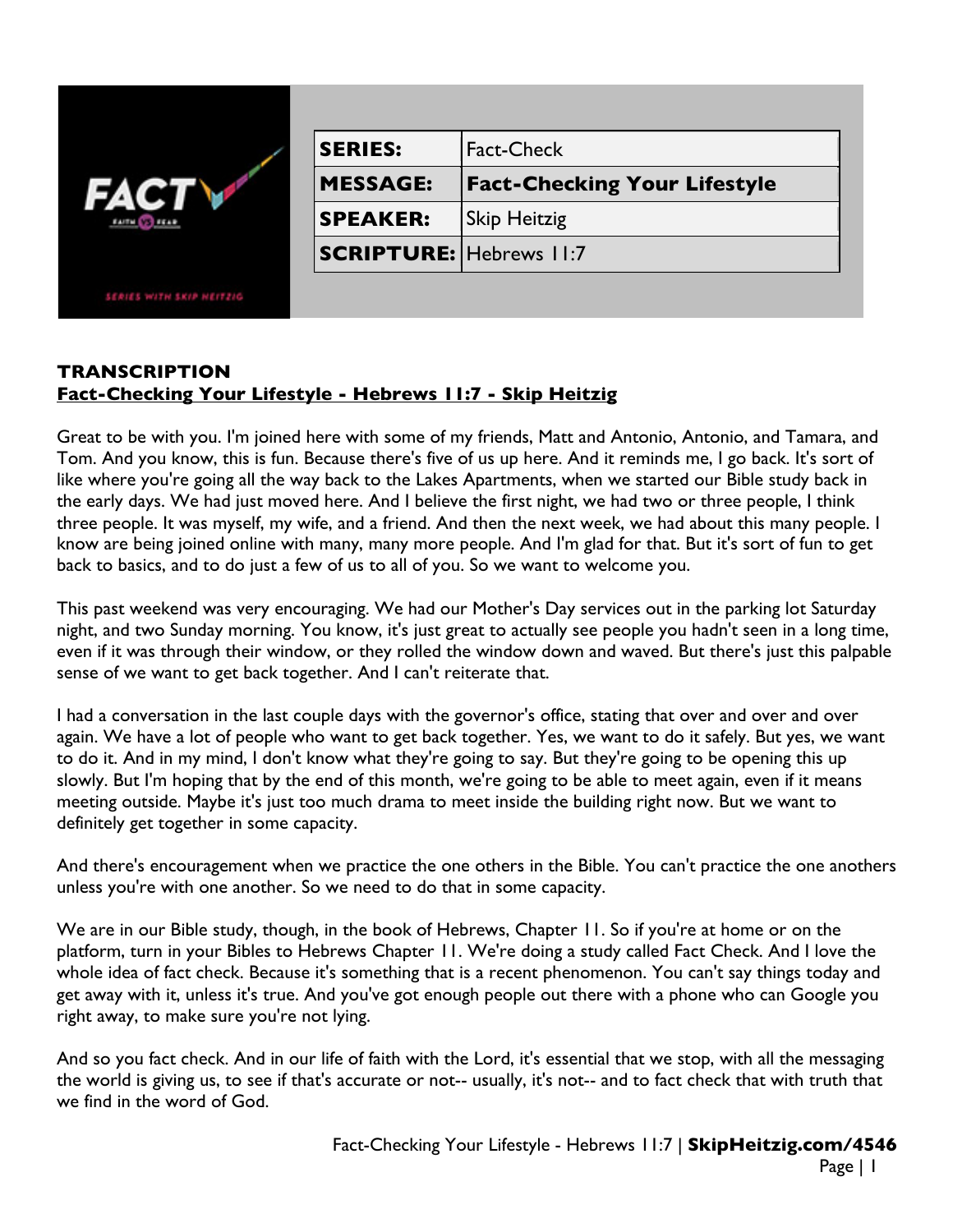Well we come to a story tonight found in one verse of Hebrews 11, in the 7th verse. As I was reading this week, my mind went back to the scene in a movie called Jaws. You guys see that movie? You know, I refused to see that movie when it first came out, because of where I lived? I lived four blocks from the ocean. I wouldn't see it. Because I knew that people wouldn't go in the water. A lot of my friends wouldn't do it. So I just refused to see the movie.

But there's, when I did see it, there's one thing in the movie, when Brody-- I think Brody is like the chief of police. He's on the boat, and he sees that big shark, that big monster, come by. And he says to the captain, you're going to need a bigger boat. And usually, that's come to become a catch phrase for, something goes wrong. You're going to need a bigger boat.

But in the case of Noah, whatever he thought were the instructions from the Lord to save he and his family, it was more than that. He was going to save the inhabited world, all the animals included. He was going to need a bigger boat.

You have to admit it, it takes enormous faith to build a boat, to build a box the size of an aircraft carrier, inland in Iraq, where there is no body of water for anything that size. Noah through the building of this ark preached the coming judgment of God upon the Earth. Most people in that day and age, though, believe the fake news. The fake news is, you can live any way you want to live. Doesn't matter. As long as everybody's doing it, just go with the flow.

Noah was one of just a very small people, a minority report, who said that's fake news. Fact check, we have to walk with God. Fact check, we have to be pleasing in God sight. Fact check, we have to go his way. So that's sort of it, summed up in a nutshell.

Tonight, we're going to look at that, fact checking your lifestyle. Your lifestyle, how, the manner of living. You can't, you and I can't live any way we want to live. Doesn't matter if everybody's doing it.

Most people are willing to blend into the background of culture and not stick out. It's easier to do that, go with the flow. But you know what? Any dead fish can float downstream. It takes real faith and stamina and guts to say that's wrong. I'm going to go a different way.

Here's the biblical mandate. We know it all so well, from the book of Romans. Do not be conformed to this world. But be transformed by the renewing of your mind. I believe Noah really encapsulates that in his lifestyle. There was a French philosopher who said, those who walk on the well trodden path always throw stones at those who are walking a new road. The road that Noah walked was the road of obedience. And that's because he had insight into the future. He had foresight and insight, because of a revelation that God gave him, of something that was coming down the pike, that would wipe out the whole world.

I was reading an article about eagles, not that I read articles about eagles necessarily, a lot. But this one article said that eagles have the ability to see so well because they have eight times the amount of visual cells per cubic centimeter, eight times, than a human being. So what that translates into-- an eagle, at 600 feet, can spot an object the size of a dime in six inches of grass. Because of that construction of the eye, an eagle can spot a three inch long fish jumping in a lake five miles away. Don't you wish you could see that well? You know, the older I get, I always remember the days when I could see better than I do. But I could never see that good. None of us could. But an eagle can.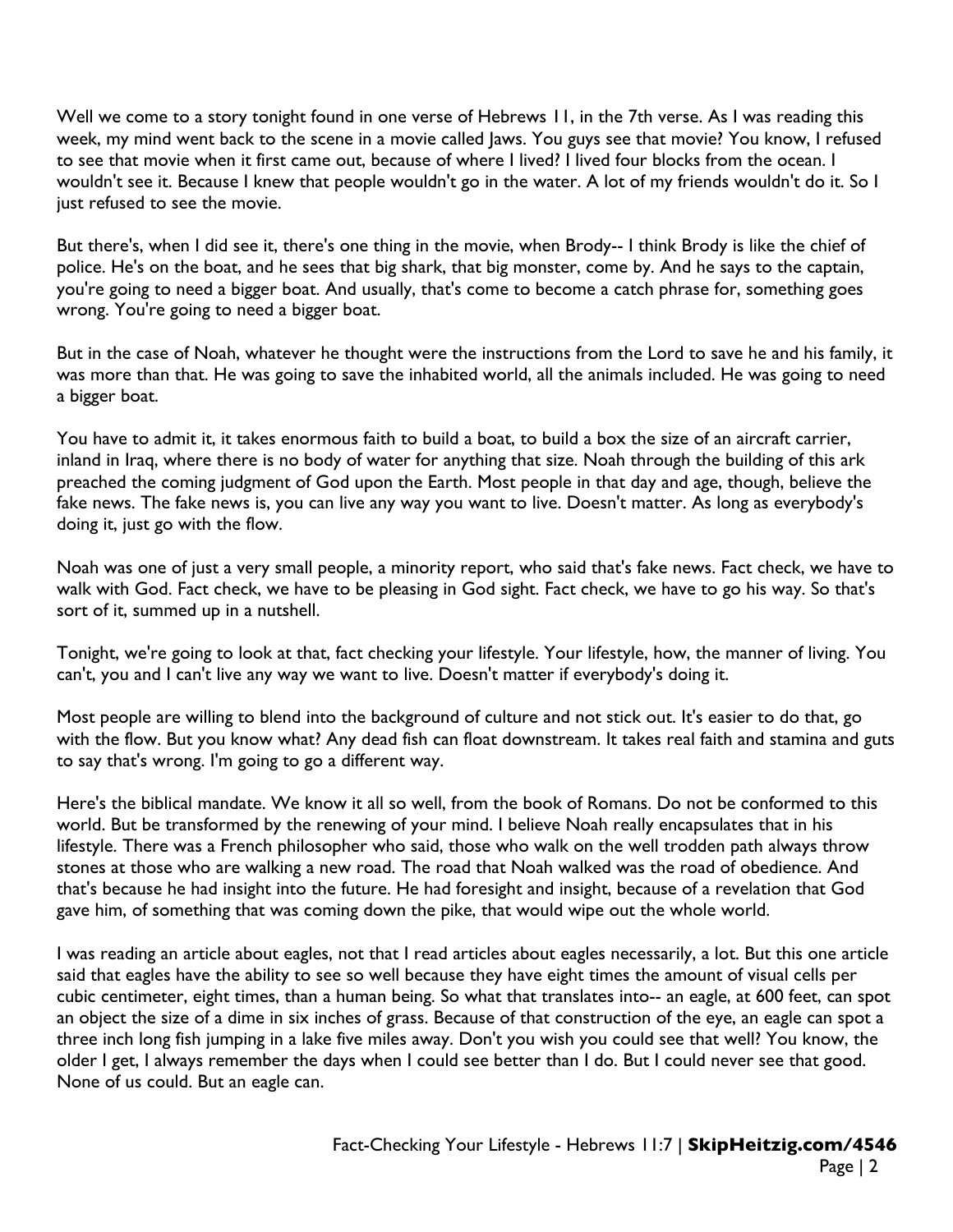Now faith gives you a certain amount of foresight, A. Certain amount of insight, an ability to see what people can't see. So we look at that in verse 7. By faith, Noah, being divinely warned of things not yet seen, moved with godly fear, prepared an ark for the saving of his household, by which he condemned the world and became heir of the righteousness which is according to faith.

So far, we've looked at a couple other examples in the book of Hebrews Chapter 11. We've looked at Abel. We've looked at Enoch. And now we look at Noah. He is the third example in this list. Abel is the example of worshipping faith. Enoch is the example of walking by faith. And now Noah is the example of working faith, or faith that works. James said, faith without works is dead. So whatever you believe should be translated into your behavior. Belief will correspond to behavior, if it's genuine faith.

Now we're looking at verse 7. And I just want you to think about this, as we're delving into it and unpacking this verse. We're looking at one verse, one verse, to sum up the entire story of Noah. So think of it. The author of Hebrews is summing up, in a single verse, Genesis Chapter 6, Chapter 7, Chapter 8, and Chapter 9 by this one verse. 41 words, he tells the entire story of Noah, all those four chapters.

Now, because he does that, there is an assumption that is made. He is assuming that the audience to whom he is writing has a working knowledge of the story. Because he's summing it up. He wouldn't just tell a story of some obscure name and no reference at all. He's assuming that they already know the story. And that's because he's writing to the Hebrews. So because they're Hebrews, this is their history. They all knew the story of all the people he mentions.

The list here in Hebrews 11 would be considered a cryptic list. It's not an exhaustive, detailed list. It's just, we'll talk about Abel in a couple verses, and then Enoch in a couple verses, and then one verse of Noah, assuming that the audience knows all these stories. And of course, they did. They were Jewish people who knew their history. And he's working off of that.

Noah is the man who put feet to his faith. He walked in faith. His faith produced action. Now faith is the only way to reach God. Not religion, not ceremony, not ritual, not effort. But there was a Judaism that had been sort of accepted by the time that the author writes this in the New Testament, that it was a corrupted, perverted form of Judaism. And that perverted form of Judaism had come to believe that you to be pleasing to God by your own effort, by your own works, by your own rituals, by circumcision, by ceremony, et cetera.

What point the author is making is that God never allowed that. God always and only accepted people by faith, not just in the New Testament, but Old Testament as well. It was always salvation by grace through faith. And he quotes, back in Chapter 1 the book of Habakkuk, or Habakkuk, depending on what part of the country you're from, Chapter 2 Verse 4, the just shall live by faith. Or my righteous one shall live by faith, back in Chapter 10 Verse 38.

So that's an Old Testament thing. And so he's saying, this idea of faith isn't new, although a lot of them were thinking, boy, this just trusting in Jesus for my salvation, this is new doctrine. He's saying no, no, no. It's all the way back to Abel and Enoch and Noah. That's the example he is using to show them, and to undergird the idea, that salvation by faith was always God's plan.

Now this perversion of coming to God by works is something Paul said was part of his own personal experience. He gives his testimony in the book of Philippians. And he says, I was circumcised on the eighth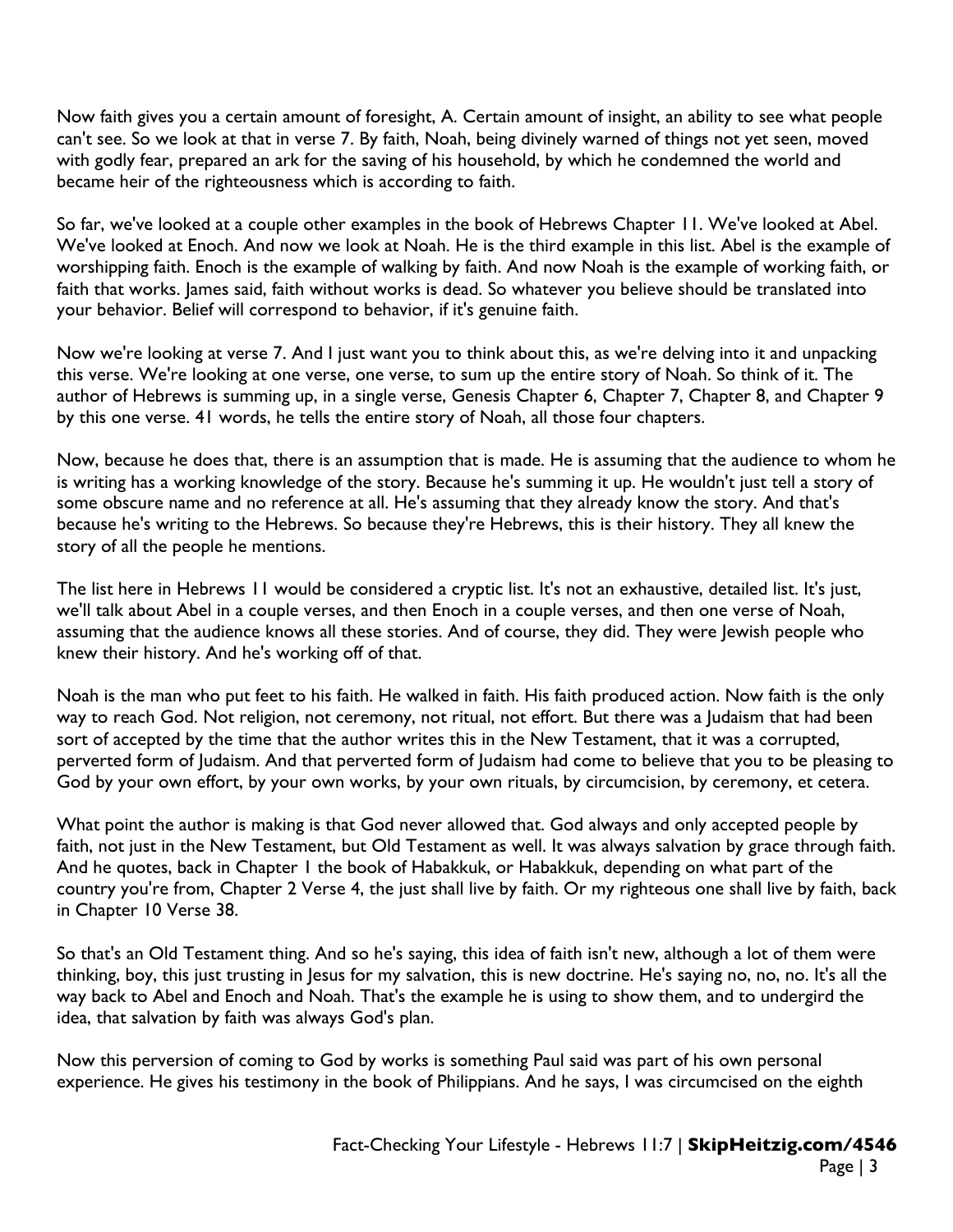day, of the stock of Israel, of the tribe of Benjamin. I was a Hebrew of the Hebrews. As touching the law a Pharisees. Concerning righteousness which comes from the law, I was blameless or perfect.

But then I made a discovery. All these things that I thought were gain were actually rubbish. And I pushed them aside, that I might gain Christ, and be found in him, not having my own righteousness, which is from the law, but the righteousness which comes by faith in Jesus Christ. That's Paul's experience. He is saying, what the writer of Hebrews is saying-- they may be one and the same. They may be different. I talked about that a few weeks ago.

But he's saying that God always and ever and only allowed people to approach him not by works, not by religion, not by ceremony, not by circumcision, but only by faith. So he's giving these examples. That's part of the fact check.

So we're given one verse to sum up four chapters. So what we need to do is go back to Chapter 6 of the book of Genesis to kind of fill in the details, so that we really understand. I'm going to read Verse 7 again. Then we're going to go back.

By faith, Noah, being divinely warned of things not yet seen, moved with godly fear, prepared an ark for the saving of his household, by which he condemned the world and became heir to the righteousness which is according to faith.

Now go back to Genesis 6. And let's sort of dig into the story, and get the details. And I'll kind of give you a working outline. First of all, Noah witnessed a deterioration. His culture, you're going to see, is very similar to our culture. And why am I bringing this up? Because Jesus made a promise. As it was in the days of Noah, shall it be at the coming of the Son of Man. He was referring to his second coming. So he's saying, here's the tip off. When the world gets as bad as it was in the days of Noah, before God judged the world, that's how it's going to be in the very end.

So the days of Noah, the coming of the Son of Man. Noah experienced and witnessed a deterioration. Noah lived at one of the worst times in human history. Let me rephrase that and say probably the worst time in human history, except for the time of the end. Because God destroyed the entire population base of planet Earth. It was that bad.

So back in Genesis Chapter 6 Verse 1. It came to pass, when men began to multiply on the face of the Earth, and daughters were born to them, that the sons of God saw the daughters of men, that they were beautiful, and took wives for themselves of all whom they chose. And the Lord said, my spirit shall not strive with man forever. For he is indeed flesh. Yet his day shall be 120 years. There were giants on the Earth in those days, and also afterword, when the sons of God came into the daughters of men. And they bore children to them. Those were the mighty men who were of old, men of renown.

Then the Lord saw that the wicked man was great in the Earth, and that every intent of the thought of his heart was only evil continually. And the Lord was sorry that he had made man on the Earth, and he was grieved in his heart. So the Lord said, I will utterly destroy a man whom I have created from the face of the Earth, both man and beast, creeping thing and birds of the air. For I am sorry that I have made them. But Noah found grace in the eyes of the Lord.

The chapter begins by talking about an increase in population. It says men began to multiply on the face of the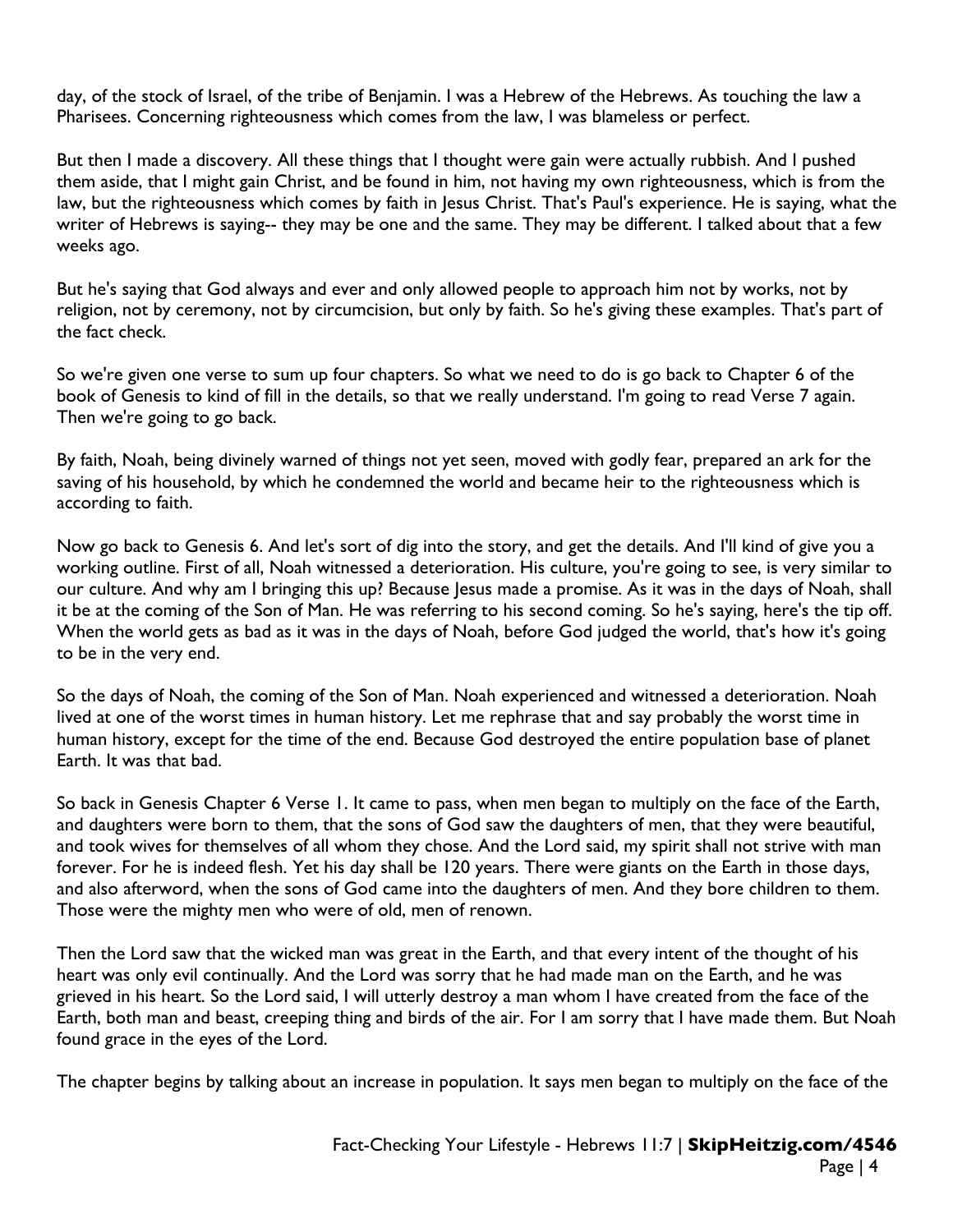Earth. Now without going into too much detail, let me just assume that you have a working knowledge of some of the earlier chapters of Genesis. So you know that people at that time were living enormous lifespans. 800 years old, 700 years old, 600, 900. Methuselah, 969. You can have a lot of kids if you live that long. There can be a lot of multiplication if the lifespan is that high. And it was during that time. And I've written a book on Genesis that explains how that worked, and how it is possible, and filled in all those details.

So there was a massive increase in population. There's a great book called The Genesis flood by Dr. John Whitcomb and Henry Morris. And these are two scientists who apply their science to the text of Genesis. They took the geological tables found in the book of Genesis, and calculated the longevity and average number of kids per family, probably. And they came up with a figure that at the end of 18 generations, there would be 774 million people. At the end of 18 generations, 774 million people, and that a conservative estimate of the Earth's population at the time of the flood, or by the time of the flood, could easily have been 1 billion people. 1 billion people, and could have even far exceeded that.

Now just think about that for a moment. Because at the time of Jesus Christ, millennia later, the Earth's population, we figure, is about 250 million. So it had gone down from a billion. That's because God destroyed everybody. It took till the time of Christ to get 250 million people. It took till 1804 to get 1 billion people again back. So if there were a billion people at the time of the flood-- I don't know. But if there were, it took to the year 1804 to have that happen again.

Now today, there are 7.8 billion people on this dirt clod in the sky called the Earth. It's estimated that by 2150, there will be far more than 11 people. We are multiplying on the face of the Earth.

Now I'm bringing this up because this makes Noah's walk with God all that more noteworthy. If there were a billion people, there were only eight out of all the people on Earth who walked with God. And really, I think they got in because they were related to Noah. Noah walked with God. He found favor in God. So talk about a minority report. Everybody is going one direction. Noah said, not going to do it. So there was an increase in population.

Second thing to note here on our text is there was an increase in sexual depravity. It says, in the next couple of verses, the sons of God saw the daughters of men, that they were beautiful, and took wives for themselves of all whom they chose. Now this is actually one of the most asked questions I've ever gotten by people. Who are the sons of God? Who are the daughters of men? And who are these giants, the Hebrew word nephilim? Who are they?

Well there's a few different views. View number one, they're fallen angels who married human women. Fallen angels, demonic angels, who married human women. That's the interpretation. Because in the Old Testament, the term signs of God is usually most always a reference to angels. In fact, probably without exception. In the book of Job, the sons of God appeared before the Lord. And Satan was among them, and had to give an account of God in Chapter 1 and Chapter 2.

Also, in second Peter Chapter 2 and in the book of Jude, Verses 6 and 7, it identifies angels with this incident in committing some grave sin. So that's one interpretation. Now the response to that interpretation-- and I don't want to get bogged down in the weeds here. But that response to that is, angels don't reproduce. Jesus said in the Resurrection, people will neither Mary nor be given in marriage, but will be like the angels.

So because angels are non-corporeal beings-- you like that term, non-corporeal? Means they don't have a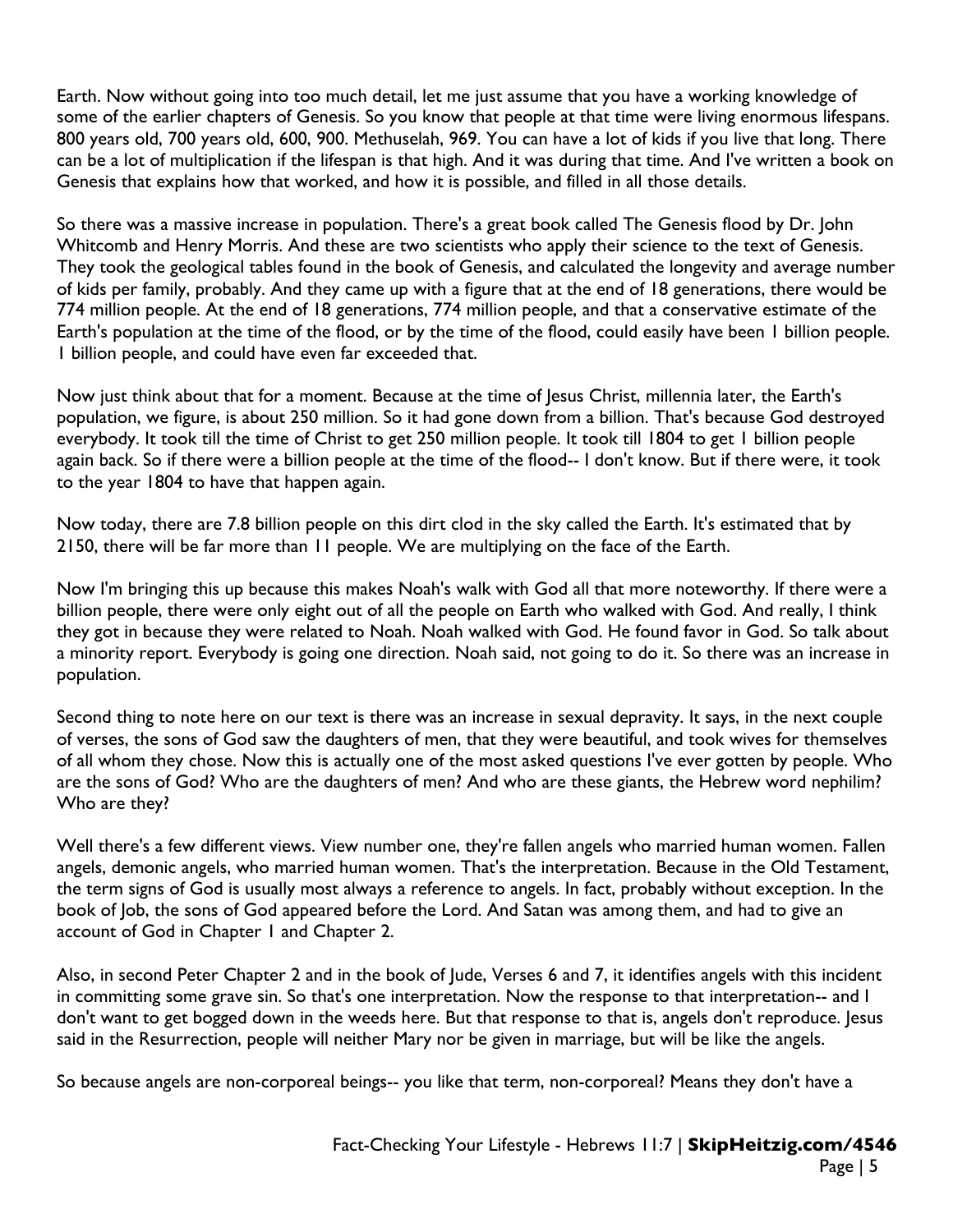body, because they're spirit beings. Non-corporeal beings don't mate with corporeal beings and have offspring. So that's one thought. The other problem with that is that the idea of nephilim, these giants, they appear. The same word is used of the giants in the land of Canaan, when the 12 spies go out to look at the land of Canaan and bring back a report, they saw giants in the land, nephilim in a numbers Chapter 13 and Chapter 14. And so if they were destroyed by the flood, what are they doing, the Giants doing here at that time? So that's one idea. They were demonic beings, fallen angels, marrying human woman.

Interpretation number two, these are our godly descendents of Seth, marrying ungodly women from the lineage of Cain. So godly Sethites marrying ungodly Cainites. Now the response to that, against that interpretation is that sons of God in the Old Testament. This, that would be, then, an exception to the term sons of God in the Old Testament, which is used almost exclusively to refer to angelic beings. So you see the problem we have?

There's is a third interpretation. These are rulers who married women-- dynastic rulers, human rulers, who married women. They may have been controlled by demons, controlled by fallen angels. But they are just simply human rulers, who marry women. Because in ancient literature, the term sons of God is often given to rulers of kingdoms. So the idea, then, in this interpretation is these are simply kings wanting to build up their harems. And so that the sons of God went to the daughters of men.

The problem is, the term nephilim. These are big people. They are called giants. But it also says they are men of renown. And so this interpretation favors, they're just simply talking about powerful, giant-like in their stature militarily, powerful military leaders.

So I've given you three interpretations. I haven't told you which one I believe. I'm just going to let that-- you can argue among yourselves. I do lean to an interpretation. I won't tell you what it is. And here's why. I want to get to the meat of this without distracting from it. Whatever it was, it was bad. Whatever it was, it was immoral. Whatever it was, it was sexual. Whatever it was, a was against God's original design.

Simply put, at the time of Noah, there was a breakdown of the traditional family, replaced by a wholesale sexual freedom. Now does that sound familiar? Does that sound contemporary? One of the chief sociologist at Harvard University said our society is absolutely preoccupied with sex. Imagine walking with God in that culture. People are proliferating on the face of the Earth. People are doing their own thing, with their own sexual expression. And whatever it was, this is the result.

But Noah did, and he did it successfully. So there is an increase in population. There's an increase in sexual depravity. Third, there was an increase in wickedness. Verse 5, the Lord saw that the wickedness of man was great in the Earth, and that every intent of the thoughts of his heart was only evil continually. See how the language is put? This seems to be chronic, not episode. This is something that just is always prevalent, and always increasing. And the Holy Spirit, in Verse 5, is letting us see what was going on in the minds of people living at the time of Noah-- their thinking, their thoughts, their motivations. The Hebrew word for wickedness is the Hebrew word Ra. And it is often translated wickedness or evil.

So the idea is, their badness was really, really bad. So they were going from bad to worse. Continually, constantly, without break, going from bad to worse. One translation, the Berkeley version, says human wickedness was growing out of bounds on the Earth.

Now, fast forward to the book of Romans, when Paul talks about the judgment of God. And he was referring,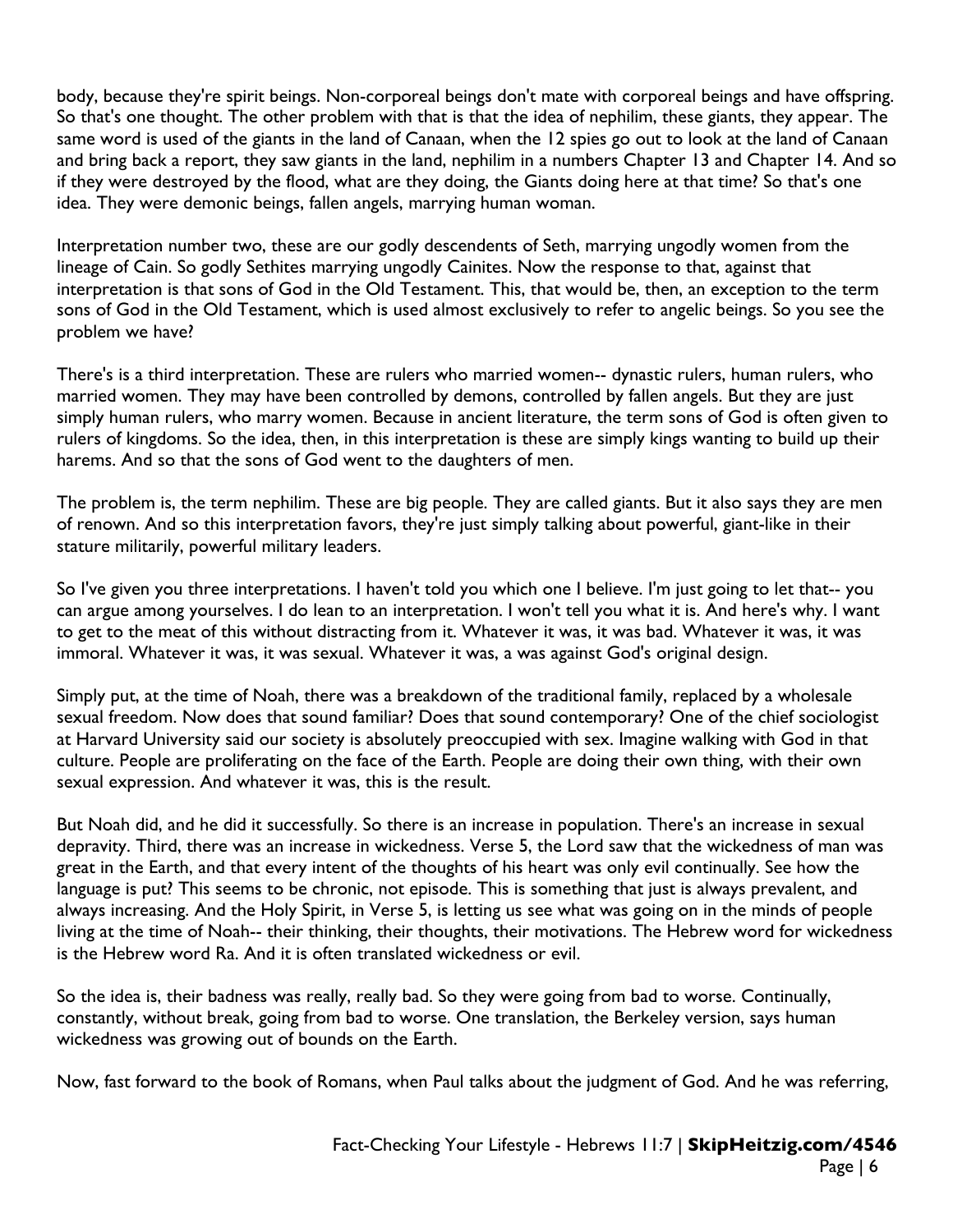I believe, to this time, when he talked about the depravity of culture. He said they became feudal in their thoughts. And their foolish heart was darkened. They did not wish to retain God in their knowledge. God gave them over to a debased mind, or a reprobate mind. Where they're down a path. There's no turning back. They have thrown the dice. There is no redeeming them. There's no listening to God, as you'll see. And so God had to judge them. They had reached that point, where God judges.

And then the fourth thing to notice about what he was witnessing is, there was an increase in violence, an increase in violence. In Chapter 6, in Verse 9, it says, this is the genealogy of Noah. Noah was a just man, perfect in his generations. Noah walked with God, and Noah begot three sons-- Shem, Ham, and Japeth. The Earth was also corrupt before God, and the Earth was filled with violence. Filled. Imagine, a billion people, conservatively, filled with violence. It had reached the brim. It had reached the breaking point. God now must act.

The Earth was filled with violence so God looked upon the Earth and indeed it was corrupt for all flesh had corrupted their way on the Earth Violence that began with Cain now an epidemic. Cain killed Abel. Chapter 5, Lamech killed a young man, using Cain as an example. Now, murder has become an epidemic.

You see, once people turn from God, they turn on one another. Because they have no allegiance vertically. So fair game horizontally. Once you turn from God, you turn on one another.

I'll make a quick comparison to our own culture. Violence has been on the rise in our world, certainly in our country, in the past two decades. Now, it was anticipated at the beginning of the coronavirus, that maybe violence would go down because of the coronavirus. Because people are social distancing. Last time I checked, criminals don't really care about the laws of social distancing. So they're sort of doing what they want. And they've discovered that violent crime has actually increased. One doctor said, I used to treat one to two gunshot wounds per week. I now treat five to six gunshot wounds per night.

So like the days of Noah, all of these things were proliferating. Verse 6, though, of Chapter 6 of Genesis-- the Lord was sorry that he had made man on the Earth. And he was grieved in his heart. Now let me just quickly explain that is an anthropomorphic statement. It's an anthropomorphism. It's God expressing himself so humans can understand it. God never does things differently, or go oh, shucks. I shouldn't have done it that way. I'm really sorry. Let me take a different tact. God does not repent. He is not a man, that he should repent. This is simply a human way of stating it, so we get the emotion That. God was grieved by what he saw and the choices that man had made.

So the Lord said, Verse 7, I will destroy man, whom I have created, from the face of the Earth, both man and beast, creeping thing and birds of the air, for I am sorry that I have made them. But Noah found grace in the eyes of the Lord.

And then he gives a brief genealogy of Noah in the next verse. So except for Noah, there were no God seekers on the Earth. They went from bad, Cain, to worse, where God as destroy everybody. It says Noah found grace in the eyes of the Lord. This is the very first time in scripture the word grace appears. And it appears with Noah. God is going to show grace by lifting him off the Earth in a box. And he's going to save Noah in that box, and his family. And by saving Noah, he's going to save the world.

By the way, the only other from the time the word ark is used-- the word in Hebrew for ark is literally box, because it was a rudderless ship. So it really wasn't like a ship like we know it. It was a big box. And when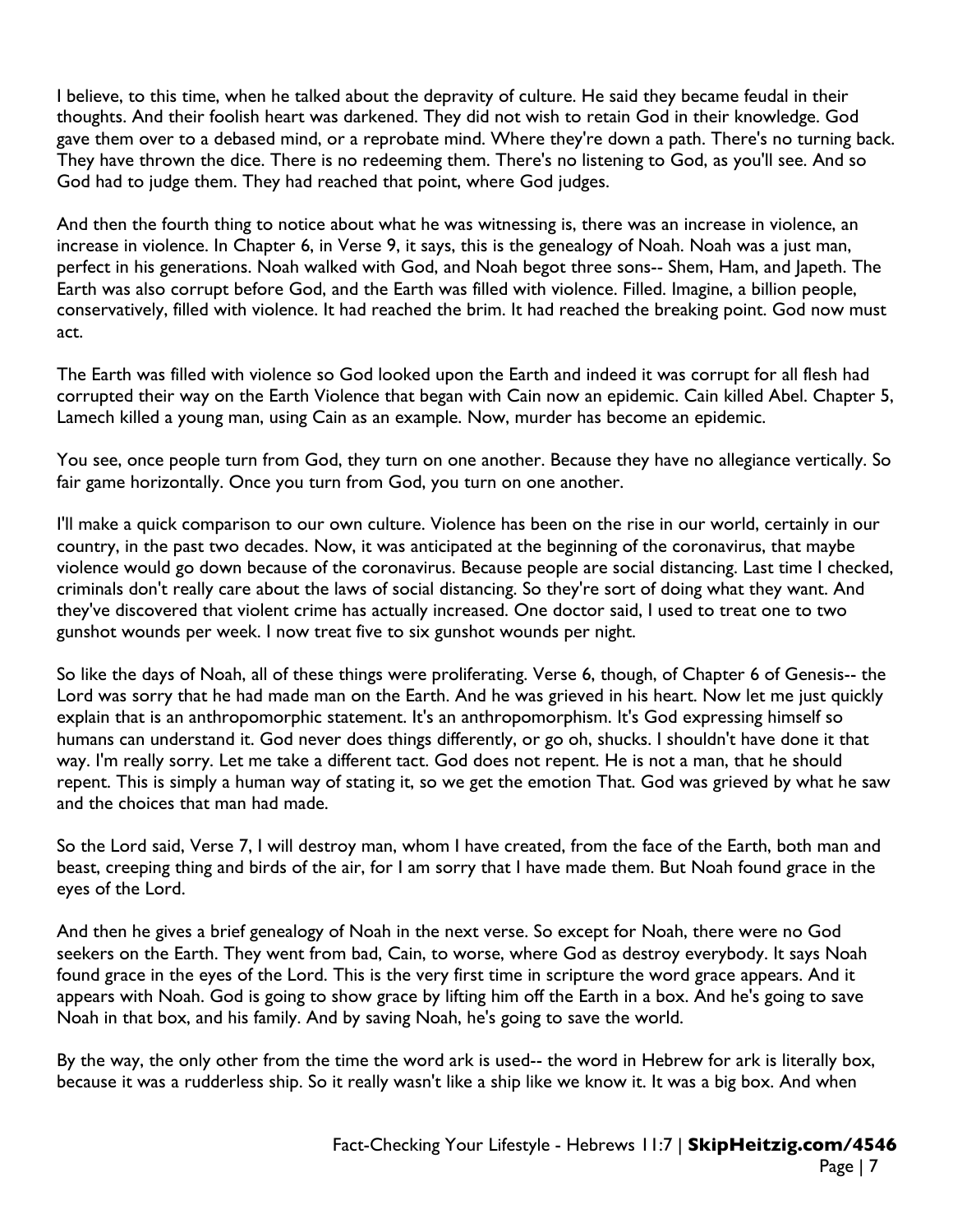Moses' mother, Jochebed made a little basket or ark for Noah and put him down the Nile River. So like that, God used an ark to save Noah, to save Moses. And then God to use Moses to save the children of Israel.

Like that, God saved Noah, so that God could use Noah to save the Earth and restart the population. An ark. A box.

So he found grace in the eyes of the Lord. The Living Bible says, but Noah was a pleasure to the Lord. Think of your life being a pleasure to the Lord. God looks at you and goes, oh! You are, you know. You are a treasure to him. You are so valuable to God that he wouldn't spare his only son. But he gave them up for us all. That's how much God treasures you. I hope that you are not only a treasure to God. I hope you live a life, that you become a pleasure to God. Like Noah, where he look at you and goes oh, I'm so pleased. A diamond in the rough. A diamond in a black coal dust of disobedience of the human race.

Here's what it shows us. One single person can stand alone, and one person can make a difference. One of my favorite stories about the Roman Colosseum is from around the year 400 AD. The Roman Coliseum had been packed for decades-- for, actually, a couple of centuries, where people would be watching humans fighting beasts, humans fighting humans, killing humans, killing beasts, beasts killing humans, all for entertainment value in the Roman Coliseum. One day, a Syrian monk came to the Colosseum, saw what was going on, jumped his seat, ran down the aisle, jumped out onto the floor of the Colosseum, and waved his arms, they little Christian monk from Syria, waved his arms, and said, in the name of Christ, forebear! In the name of Christ, forebear! In other words, stop this senseless violence.

An order was given from the legions of Rome to thrust him through with a sword and kill him. They killed him on the floor of the Colosseum. His blood drained into the sand. But something happened. The games went on that day. But as the months went by, because of that one man and that one incident, it's so jarred the population of Rome that the games at the Coliseum dwindled in numbers of people who went. They didn't become as popular. And eventually, after several months, they were stopped altogether, because of one man, saying in the name of Christ, forebear. One person can make a difference.

So the fake news is one person's actions don't matter. Who cares if I live this way? Everybody's living that way. It matters. The real news, the faith check is, one person's life matters. It can spur on a whole example for people who are watching. And it can change a culture, like it did with Telemachus, the Syrian monk.

So Noah witnessed a deterioration. Let me take you to a second thought. Noah walked in submission. Back to our text in Hebrews 11, it's best if you just have a place setting it both at this point. In verse 17, he said, by faith, Noah, being divinely warned of things not yet seen, moved with godly fear, prepared an ark. When Noah received a Warning from God that judgment was coming, all Noah had was God's word. All Noah had was God's promise. This is what I'm going to do. I'm going to destroy the Earth.

At first, got didn't even tell him how. He just said, I'm going to do it. Because if he would have said it's going to rain, Noah would have said what's rain? It hadn't rained yet. I'll explain that a moment. He just said I'm going to destroy the Earth. And so build an ark. And then he went on to explain how he was going to do it. So all he had was God's word. The question is, would he obey it? What would you do with that word?

Well it says by faith, Noah, being divinely warned of things not yet seen, moved-- that's his motivation, with godly fear-- prepared an ark for the saving of his household. God told him to do something, because something was going to happen that had never, ever happened in the history of the world. Our world was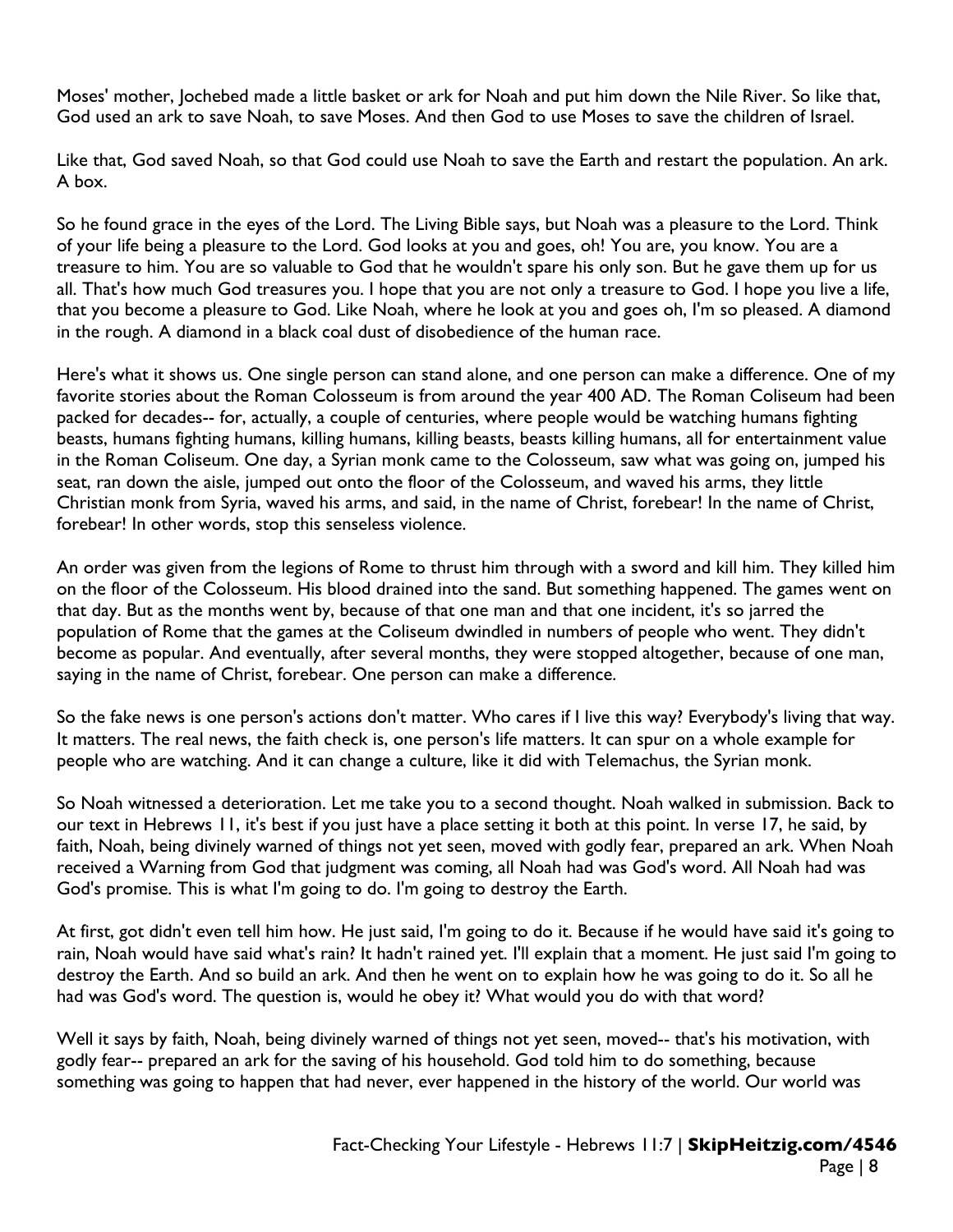going to be destroyed. Verse 7, the Lord said, I will destroy man whom I have created from the face of the Earth, both man and beast, creeping thing, birds of the air, for I am sorry that I made them. Down in Verse 13, God said to Noah, the end of all flesh has come before me. For the Earth is filled with violence through them. And behold, I will destroy them with the Earth.

Verse 17, and behold, I myself am bringing flood waters on the Earth to destroy from under heaven all flesh which is in the breath of life. Everything that is on the Earth shall die. Verse 22, thus Noah did, thus Noah did according to all that God commanded him. So he did. God said, I'm going to bring flood waters on the Earth. Noah, it's going to rain.

Now it had never rained before, I mentioned. Up till this point, the Bible tells us the Earth was, there were no polar caps. There were no extreme temperatures. There was a mild universal temperature on the surface of the Earth. The Bible says the Earth was watered with a mist that came out of the ground. So there was this temperate temperature around the globe. And so that's how it was watered. It had never had the cataclysm of rain before. And so this was new. This was all brand new.

And what God says is, I'm going to bring water down from heaven. And he brought it from the Earth in heaven. And I'm going to drown every single person on planet Earth, except eight who are in this little box. This, then, is the most remarkable event of judgment ever, up to this point, certainly in the Old Testament. God is enacting his right of capital punishment on the creation that he made.

Now the flood was the second major catastrophic event in history, or second greatest cataclysmic event in history, the first being creation. So creation gave us the first Earth. We don't know that, because we're post flood. The flood gave us the Earth as it is today. So those two events, creation and the flood, inform us as to the Earth in its in its in its present. place. And that's the world that we know and experience, the post-diluvian world, after the flood.

Now back in Genesis Chapter 6, in Verse 14, God says make for yourself an ark. In Hebrews 11, he says, he prepared an ark. Back in Verse 22 of Chapter 6, last verse, thus Noah did according to all that God commanded. him. So he did.

Now please, please grasp. This is a demonstrate, an incredible demonstration of faith. Cutting down the first tree was a demonstration of faith. Think of all the trees to make this huge ark. Now it says he was moved with godly fear back in Hebrews Chapter 11 Verse 7 he. Was moved with godly fear. What that means is, he had reverence for God. That's the fear of God. A holy reverence for a loving God, a holy reverence about humble submission to a loving God. He was moved with godly fear. In other words, God's revelation was enough to prompt his demonstration.

God's revelation of the future was enough to prompt Noah's demonstration of faith. God said it. He did it. He honored God's word. God did not have to give him a second warning. He didn't have to give him a sign from heaven. I think God speaking to you is like a sign in and of itself. So God gave him information. He's going to destroy. He said he's going to destroy by water. So he did everything God told him to do. Didn't have to reinforce it. Didn't have to give him a sign.

There was a time when the IRS sent a man a letter. And the envelope said, second notice on. the front of the envelope. Second notice, IRS. Opened it up. It says, you owe back tax. If you don't pay by this time, you know, we're going to come and get you. Well he went to the IRS office. And he said, man, you know, I didn't even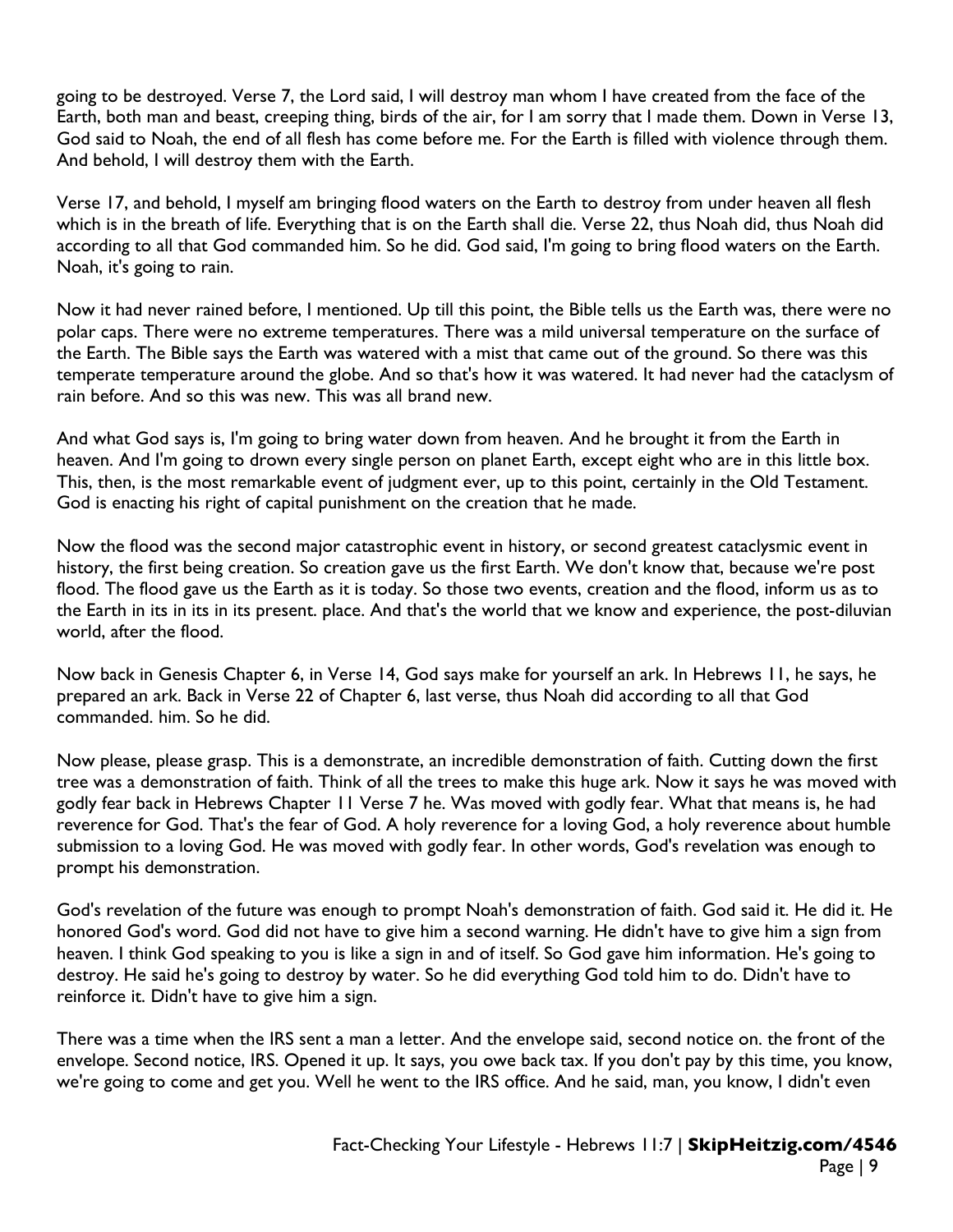know I had to pay this, I never remember seeing the first notice. Otherwise, I would've paid it. And the IRS said, well, we ran out of first notices. And besides that, we've discovered that second notices are far more effective than first notices.

Well God didn't have to give him a second notice. God just said, I'm going to destroy the Earth and. He prepared an ark. and God gives him, in this chapter, blueprints for the ark. Its dimensions are given. That's important, because Noah didn't know how to make ark that size, a boat that size, a box that size. He didn't know marine architecture. He had no expertise in displacement of water.

The ark was 450 feet long. So that's 1 and 1/2 football fields long. It was 75 feet wide. That's seven parking spaces wide, roughly. And it was 45 feet high, which is between three and four stories high. It was the biggest vessel ever built until the 19th century. Now there have been far bigger built since then. But it was the biggest vessel ever built till the 19th century. Just the sheer magnitude of this project must have been overwhelming. It took Noah, the Bible says, 120 years to build it.

It had three decks, 15 feet high, with rooms, and over 100,000 square feet of deck space, 1.4 million cubic feet of storage space, the equivalent of 522 dander railroad boxcars, capable of holding 125,000 sheep. Now sheep were used as the animal, because it's sort of a medium sized animal. There's so much smaller and so much larger. But 125,000 animals plus Noah and his family, could safely, easily be aboard the ship and float, this box.

So he witnessed a deterioration. He walked in submission. Third, he warned of devastation. I want you to go back to Hebrews 11 Verse 7. And I want you to notice the way the author writes this. By faith, Noah, being divinely warned of things not yet seen, moved with godly fear, prepared an ark for the saving of his household. Here it is. By which he condemned the world, by which he condemned the world. How did he do that? By what means did Noah condemn the world?

By two means. First of all, just by building the boat. Just by building the ark. As I said, it was a demonstration of faith to cut down the first tree. So he cuts down a tree. That's a lot of work, just to cut down one tree. Because he's cutting down a tree. And his neighbor goes, what are you doing? I'm building a boat. A what? A boat. A pretty big boat. Why?

So just building that thing for 120 years showed his faith in God's promise. And just building that was a testimony to the people of his generation. And in Genesis 6:9, again, it says, Noah was a just man, perfect in his generations. And Noah walked with God.

Just his lifestyle, just his obedience to God. And in Verse 18 of Chapter 6 God, says, I'm going to establish my covenant with you. Noah's righteous life-- cutting down those trees, putting nails, or putting wood pieces together, putting pitch on it to glue it together and hold it together, all of that, as an act of obedience, rebuked their lifestyles. His righteous lifestyle was a rebuke to their wicked lifestyle. Black looks always blacker when you put something white next to it.

The young men of Athens, one of them said to Socrates, I never like being with you. Because whenever I am with you, you show who I am. You know, it's hard to be next to somebody who's perfect. Noah was not perfect. I mean he's sinned. I'll mention that in just a moment. But he wasn't perfect. But he did walk with God. And compared to the generation in which he lived, he was blameless.

So he obeyed God's word. He's working on a 15,000 ton ship in the middle of the desert, because God said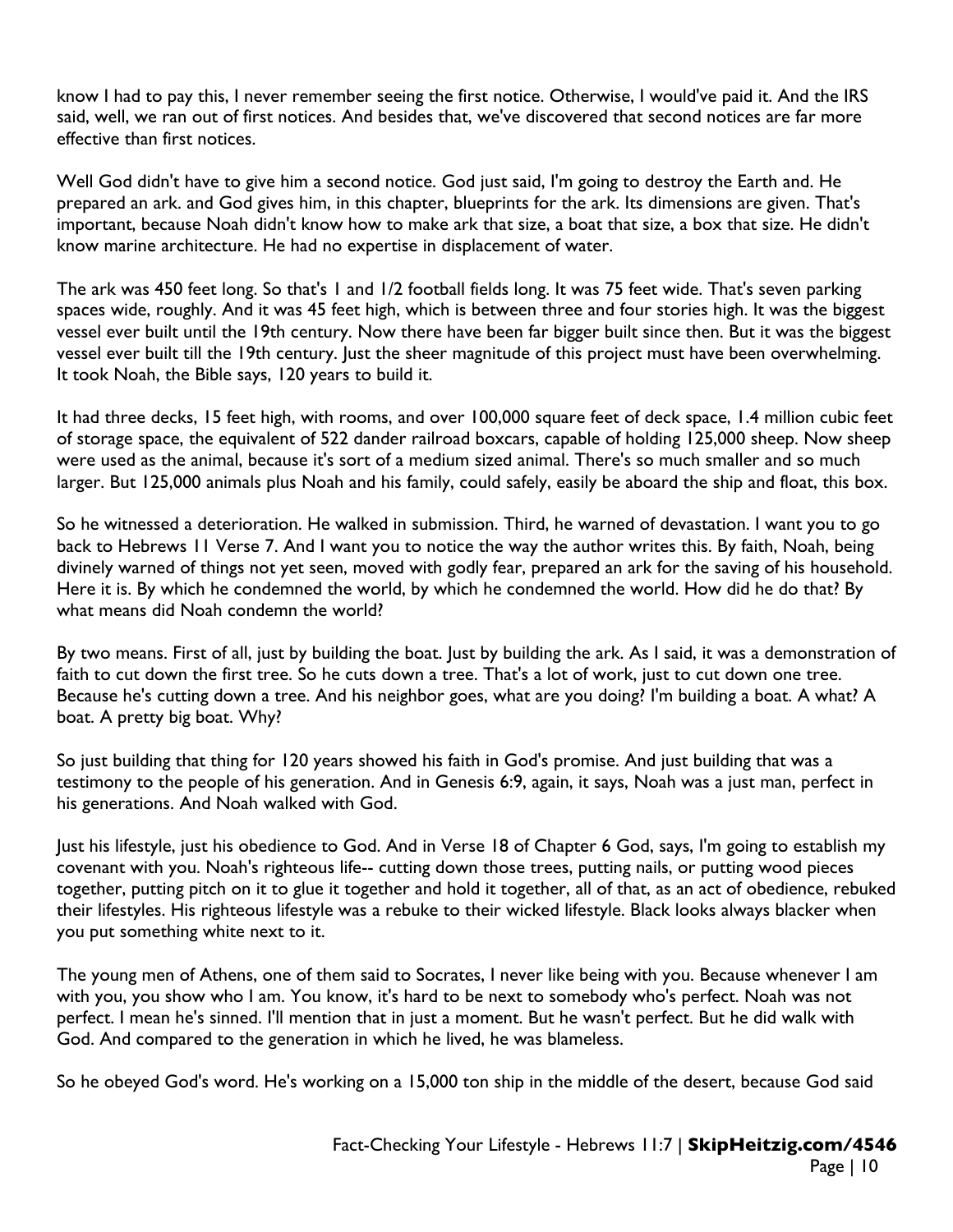do it. And just by building that boat and living a righteous lifestyle, I believe God said this, I'm going to do it, was a rebuke to them. So just building the boat, number one.

Number two, by preaching. What do you mean by preaching? Well, 2 Peter Chapter 2 Verse 5 says, God did not spare the ancient world, but saved Noah, one of eight people, a preacher of righteousness, bringing in the flood on the world of the ungodly. So people must have asked Noah, what are you doing? I'm building an ark. Why? Because God said so. Who's God? The God who created heaven and Earth, the God of Adam and his wife, and the God of Seth, and the God of Abel, and the God of Enoch. You know that Noah would have been the subject of conversation by everybody, certainly around that area of the world. They were talking about him. It was 120 year building project.

And you know that they heard Noah preach. And they saw the ark going up. And they probably laughed and scoffed at him. But imagine the look on their faces the first time a raindrop fell. It never happened before. They'd never seen rain. All of a sudden, what's that? And then another, and then another, and then another. And then so much water. And don't you know, when that ark started just lifting up a little bit off the Earth, the panic that set in. All of the lifestyle in building the boat, all of the preaching of the coming judgment, now being brought to bear.

Back to that minority report thing. It is possible for the entire world at large to be wrong. The majority is not right. In fact, the majority is seldom right. Third to the last verse in the book of 1 John, Chapter 5, it says, we know that we're of God, little children. Listen to this part. And the whole world lies in the sway of the wicked one. The whole world lies in the sway of the wicked one.

Now think of Noah and his generation. Eight people-- really one, who was walking with God-- brought his family in with him, against the whole world that God destroyed. The whole world lies in the sway of the wicked one.

So by building a boat and by preaching, he became this testimony of warning of devastation. Now remember, the preaching started before Noah. The preaching started with Enoch, who had a son named Methuselah, whose name means when he is dead, it shall be sent. It was, his name was a prophecy of the coming flood. Because the year Methuselah died, after his 969th year, the year he died is the exact year, if you do the chronology, the timetable, that the flood came. When he is dead, it shall be sent.

So that's when the preaching began. And then it really continued in the building and the preaching of Noah. So he witnessed a deterioration. He walked in submission. He warned of devastation. I'll give you a quick fourth point here. He won a reputation. Now all that's in one verse. Back in Verse 7, by faith, Noah, being divinely warned of things not seen, moved with godly fear, prepared an ark for the saving of his household, by which he condemned the world and became the heir of the righteousness which is according to faith.

Now that's really the thrust of what this author is all about in this chapter, giving examples of people who are heirs of the righteousness of faith. Back to Noah. Back to Genesis Chapter 6 Verse 8. Noah found grace in the eyes of the Lord. Chapter 7 of Genesis, Verse 1, God said, come the ark, you and all your household, because I have found you righteous before me in this generation.

The world found Noah ridiculous. God found Noah righteous. You're a nut? You're saved. Come aboard the ark. Why was he righteous? Because he received grace. Why was he righteous? Simply because he believed. He believed that God was going to judge the world before God judged the world. He believed rain would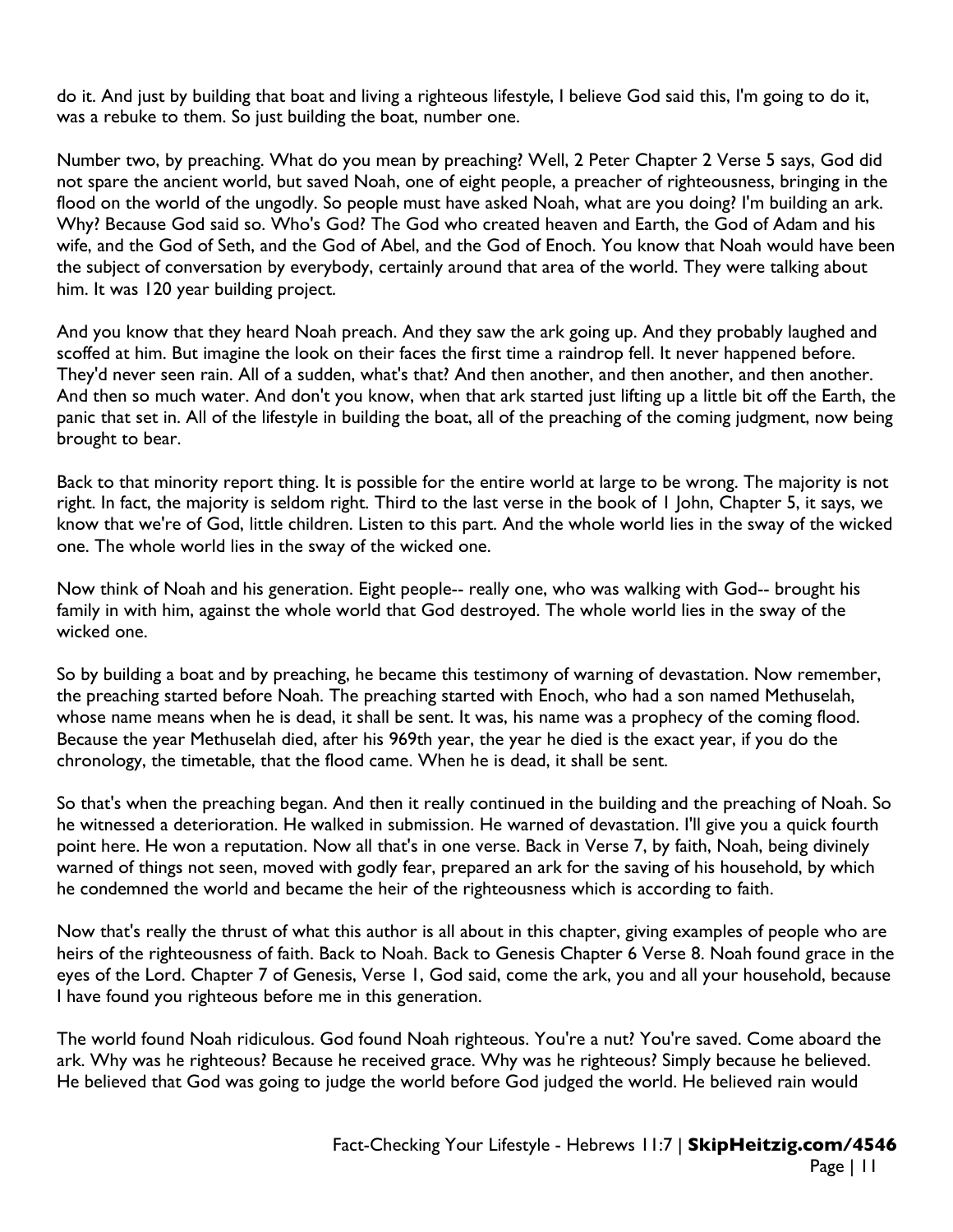destroy the world before rain ever happened. He built a boat to prove his faith. Faith without works is dead. He wasn't saved by building the ark. He was saved by faith. He was heir air of the righteousness of faith. But that faith produced works-- an obedient lifestyle.

Was Noah perfect? Heck no. Time you get to Chapter 9, you see that he wasn't perfect. He sinned. He was caught naked and drunk. So he didn't end up all that well. I don't know if that was PTSD, or maybe it's PTFD- post-traumatic flood syndrome. He had it. But obviously, he wasn't perfect. But he was. Righteous because like all the others, it was a declared righteousness, not an earned righteousness.

I want to close on this note. God destroyed the Earth in a flood. There's evidence of that. Us where there are woolly mammoths up at the North and South pole, mastodons with tropical vegetation found frozen in their bellies. How did they get there? There's only one explanation for that, and for the different strata that we find around the Earth, seashells on mountaintops, and a number of things that I've gone into detail about before. God destroyed the entire Earth with water.

God is going to do it again. Judgment is coming to the Earth, where God will destroy the creation he made. He will trash planet Earth. I know the environmentalists are all afraid that we're doing that. God will do it. And then God will destroy the Earth by fire. It says in 2 Peter, he'll destroy it all by fire.

So there is coming to the Earth another cataclysm, a Holocaust of destruction. And there's only one ark that will save you from that. And that is the ark, that is the enclosure, that is the box of faith, believing in the one who took the punishment for your sin and my sin upon himself, and will freely give you grace, and find you righteous, if you place your faith in him. Same deal he gave to Noah. Same deal. Salvation by grace through faith is as old as Abel and Enoch and Noah.

And it's been best expressed in Jesus Christ, freely giving us salvation, as we just trust that what he did for us is enough for all of us to escape the future judgment and be with him in heaven. If you think that going with the crowd is your best bet, you need to fact check that thinking. You are dead wrong. Any dead fish can float downstream. If you find yourself floating with the crowd, you need to stop and give your life to Christ. I'm encouraging you to be counter cultural. Be a rebel. Do what hardly anyone is doing, and that is, have a genuine, authentic, from your heart commitment to Jesus Christ. Turn in repentance to him.

I'm telling you what Noah taught the Earth for 120 years. And nobody listened. He didn't have one convert. He only had his family. Nobody turned. Will you turn? Will you give your life to Jesus Christ, and let him take the punishment that we do deserve, because of what we have done? I hope you will. I hope you'll say yes to it. If you want to do that, and I encourage you to do it right now, I want to lead you in a prayer. You know, there's just a few of us up here. And I know that there's thousands of people who are watching this.

And it could be that God has been getting your attention lately. And maybe he's gotten a hold of your heart through this message or through a number of circumstances that have led up to this moment. And now you have to take a final step. It's a step of faith. It's where you cooperate with his work on your behalf. You say yes to him. It's that simple. You just say, I want that. Yes, Lord. I believe. It's that simple. It's just a connection with God by agreeing that Jesus is enough for your sin. You're going to let him take it on your behalf. You're going to commit your life to Him.

If you want to do that, I want you just to pray with me, right where you're at. Just talk to God, so simply. Say something like this to him. And I'm going to encourage you to say it out loud. If you're in your car, say it out